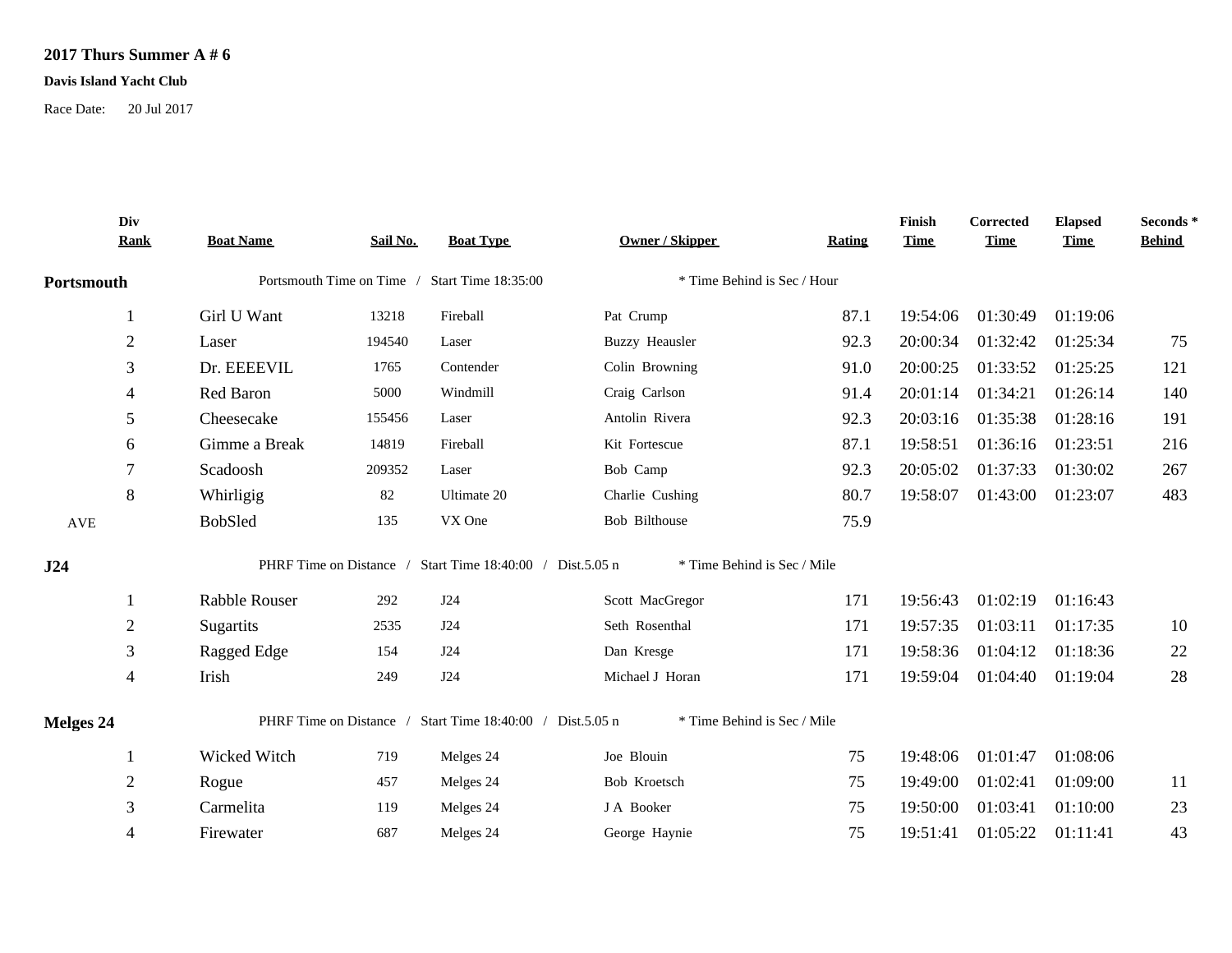| Spin B               |                   |       | PHRF Time on Distance / Start Time 18:45:00 / Dist.5.05 n | * Time Behind is Sec / Mile |     |          |                   |          |        |
|----------------------|-------------------|-------|-----------------------------------------------------------|-----------------------------|-----|----------|-------------------|----------|--------|
| 1                    | Privateer         | 282   | S <sub>2</sub> 9.1                                        | Chris Jones                 | 132 | 19:55:07 | 00:59:00          | 01:10:07 |        |
| $\overline{2}$       | Mojo              | 532   | J22                                                       | <b>Bob Touton</b>           | 177 | 19:59:51 | 00:59:57          | 01:14:51 | 11     |
| 3                    | Junior            | 41186 | J27                                                       | Frank Selph                 | 123 | 19:55:59 | 01:00:38          | 01:10:59 | 19     |
| $\overline{4}$       | Tenacity          | 241   | Laser 28                                                  | Ken Hardy                   | 132 | 19:57:55 | 01:01:48          | 01:12:55 | 33     |
| 5                    | Dr Bligh          | 30    | S <sub>2</sub> 9.1                                        | Michael Maher               | 132 | 19:58:04 | 01:01:57          | 01:13:04 | 35     |
| 6                    | Alliance B        | 734   | Capri 30                                                  | Bob Glaser /Tom Barry       | 108 | 19:56:54 | 01:02:49          | 01:11:54 | 45     |
| $\overline{7}$       | Meltemi           | 40787 | S <sub>2</sub> 9.1                                        | Alex Korakis                | 132 | 19:59:13 | 01:03:06 01:14:13 |          | 49     |
| Spin A               |                   |       | PHRF Time on Distance / Start Time 18:50:00 / Dist.5.05 n | * Time Behind is Sec / Mile |     |          |                   |          |        |
| 1                    | No Limit          | 39526 | Farr 395                                                  | Neal Burns                  | 42  | 19:48:37 | 00:55:05          | 00:58:37 |        |
| $\overline{2}$       | Alpha Dog         | 83170 | Sr 33                                                     | Gordon Latrobe              | 63  | 19:51:11 | 00:55:53          | 01:01:11 | 10     |
| 3                    | Wired             | 39511 | Farr 395                                                  | Achilles/ Brocks            | 42  | 19:50:41 | 00:57:09          | 01:00:41 | 25     |
| 4                    | Fire & Ice        | 83198 | J105                                                      | George Cussins              | 81  | 19:54:38 | 00:57:49          | 01:04:38 | 32     |
| 5                    | Kicks             | 50    | J92s                                                      | Peter Hartleb               | 99  | 19:58:54 | 01:00:34          | 01:08:54 | 65     |
| 6                    | No Way Jose       | 42696 | <b>J35</b>                                                | Jose Suarezhoyos            | 72  | 19:56:44 | 01:00:40          | 01:06:44 | 66     |
| $\tau$               | Tampa Girl        | 83242 | J120                                                      | <b>Bill Terry</b>           | 54  | 19:55:41 | 01:01:08          | 01:05:41 | $72\,$ |
| <b>Racer Cruiser</b> |                   |       | PHRF Time on Distance / Start Time 18:55:00 / Dist.4.23 n | * Time Behind is Sec / Mile |     |          |                   |          |        |
| $\mathbf{1}$         | Eagle's Wings     | 21004 | Tartan 34c                                                | <b>Bill Cooper</b>          | 174 | 19:52:14 | 00:44:58          | 00:57:14 |        |
| $\overline{2}$       | License to Chill  | 007   | Beneteau First 235                                        | Bob & Jackie Meyer          | 198 | 19:55:50 | 00:46:52          | 01:00:50 | $27\,$ |
| 3                    | Sacred Cow        | 473   |                                                           | David German                | 72  | 19:48:34 | 00:48:29          | 00:53:34 | 50     |
| $\overline{4}$       | Revenge           | 005   | Dufour 34                                                 | Lee Burstiner               | 126 | 19:52:26 | 00:48:33          | 00:57:26 | 51     |
| 5                    | Javelina          | 482   | Tartan 37                                                 | Ray Dunn                    | 108 | 19:51:43 | 00:49:06          | 00:56:43 | 59     |
| 6                    | Wing It           | 43620 | Irwin 39 Citation                                         | Mike Doyle                  | 126 | 19:53:00 | 00:49:07          | 00:58:00 | 59     |
| $\tau$               | Intrepid          | 41227 | J40                                                       | Jeff Russo                  | 78  | 19:50:00 | 00:49:30          | 00:55:00 | 64     |
| 8                    | <b>First Wind</b> | 4951  | CSY 44                                                    | Art Cupp                    | 138 | 19:58:42 | 00:53:58          | 01:03:42 | 128    |
| Non Spin A           |                   |       | PHRF Time on Distance / Start Time 18:55:00 / Dist.4.23 n | * Time Behind is Sec / Mile |     |          |                   |          |        |
| 1                    | <b>Boat</b>       | 57    | Wavelength 24                                             | Larry Willis                | 180 | 19:48:09 | 00:40:28          | 00:53:09 |        |
| $\overline{2}$       | WT Flyer          | 97    | Pearson Flyer                                             | Ullman/Bostick/ Young       | 153 | 19:47:53 | 00:42:06          | 00:52:53 | 23     |